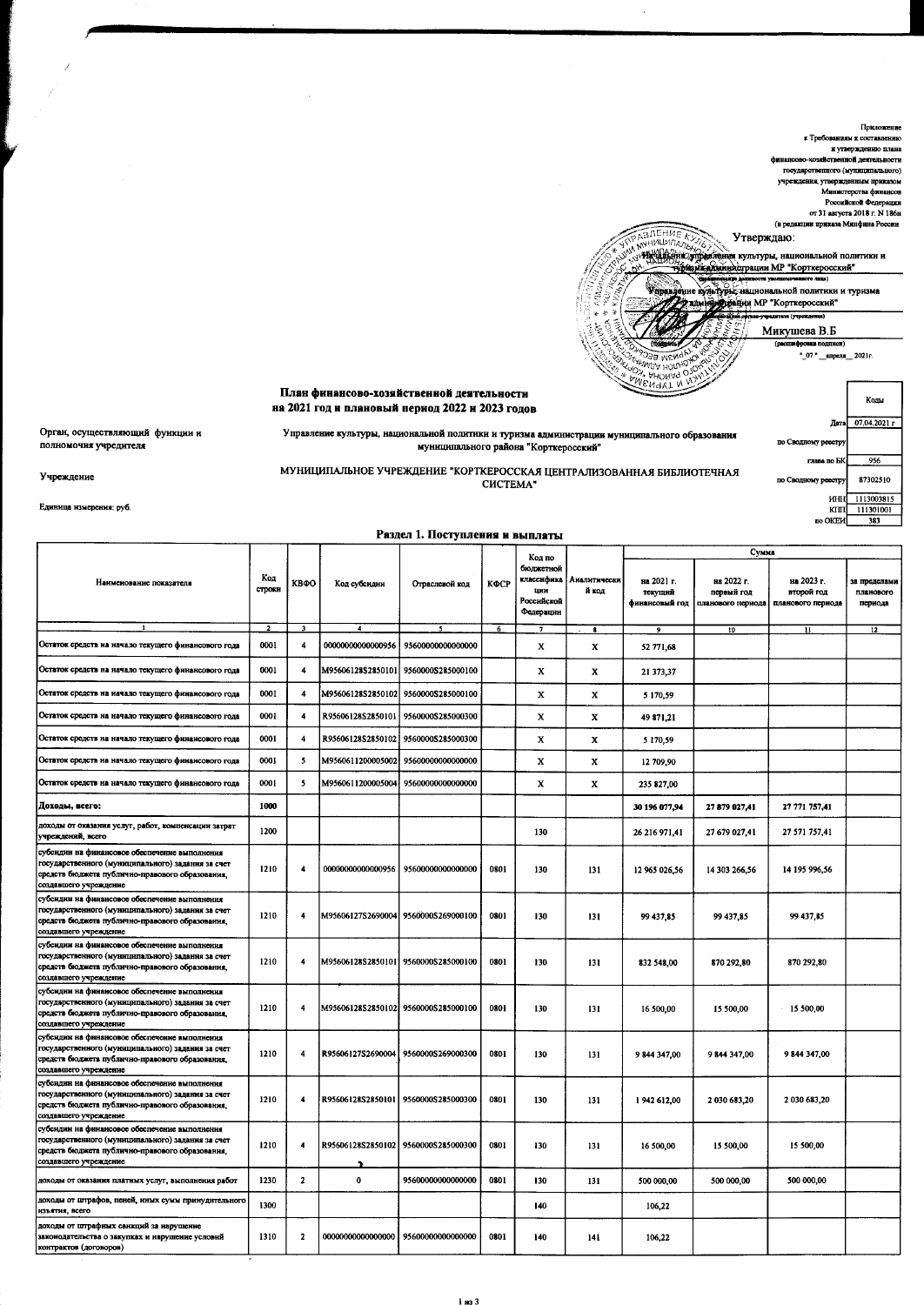| безвозмездные денежные поступления, всего                                                                                                                                                                                | 1400 |                         |                                |                                     |      | 150 |     | 3 979 000,31        | 200 000,00    | 200 000,00    |  |
|--------------------------------------------------------------------------------------------------------------------------------------------------------------------------------------------------------------------------|------|-------------------------|--------------------------------|-------------------------------------|------|-----|-----|---------------------|---------------|---------------|--|
| субсидин на иные цели                                                                                                                                                                                                    | 1430 | 5                       | F.956.061A255190.0             | 956000A2551900400                   | 0801 | 150 | 152 | 50 000,00           |               |               |  |
| субсидин на иные цели                                                                                                                                                                                                    | 1430 | 5                       | M.956.06113\$2500.0            | 9560000\$250000100                  | 0801 | 150 | 152 | 50 000,00           |               |               |  |
| субсидии на иные цели                                                                                                                                                                                                    | 1430 | 5                       | M95606114S2150011              | 9560000S215000100                   | 0801 | 150 | 152 | 275 000,00          |               |               |  |
| субсидин на иные цели                                                                                                                                                                                                    | 1430 | 5                       | M95606131S2470001              | 9560000S247000100                   | 0801 | 150 | 152 | 70 650,00           |               |               |  |
| субсидии на иные цели                                                                                                                                                                                                    | 1430 | 5                       | R.956.06113S2500.0             | 9560000S250000300                   | 0801 | 150 | 152 | 446 250,00          |               |               |  |
| субсидни на иные цели                                                                                                                                                                                                    | 1430 | 5                       | R95606112S2150005              | 9560000S215000300                   | 0801 | 150 | 152 | 148 360,25          |               |               |  |
| субсидии на иные цели                                                                                                                                                                                                    | 1430 | 5                       | R95606114S2150011              | 9560000S215000300                   | 0801 | 150 | 152 | 2 475 000,00        |               |               |  |
| субсидии на иные цели                                                                                                                                                                                                    | 1430 | 5                       | R95606131S2470001              | 9560000S247000300                   | 0801 | 150 | 152 | 70 650,00           |               |               |  |
| субсидии на иные цели                                                                                                                                                                                                    | 1430 | 5                       | M9560611200005004              | 95600000000000000                   | 0801 | 150 | 152 | 50 000,00           |               |               |  |
| субсидин на иные цели                                                                                                                                                                                                    | 1430 | 5                       | M95606112S2150005              | 9560000S215000100                   | 0801 | 150 | 152 | 37 090,06           |               |               |  |
| субсидии на иные цели                                                                                                                                                                                                    | 1430 | 5                       |                                | M9560612600000000 95600000000000000 | 0801 | 150 | 152 | 106 000,00          |               |               |  |
| гранты, пожертвования, иные безвозмездные<br>перечисления от юридических и физических лиц                                                                                                                                | 1440 | 2                       | 0                              | 95602000000000180                   | 0801 | 150 | 155 | 200 000,00          | 200 000,00    | 200 000,00    |  |
| Расходы, всего                                                                                                                                                                                                           | 2000 |                         |                                |                                     |      |     |     |                     |               |               |  |
| на выплаты персоналу, всего                                                                                                                                                                                              | 2100 |                         |                                |                                     |      | x   |     | 30 578 722,06       | 27879027,41   | 27 771 757,41 |  |
| оплата труда                                                                                                                                                                                                             | 2110 | 4                       | 00000000000000956              | 95600000000000000                   |      | X   |     | 22 073 524,78       | 22 460 396,85 | 22 460 396,85 |  |
| оплата труда                                                                                                                                                                                                             | 2110 | $\ddot{\phantom{1}}$    | M95606127S2690004              | 9560000S269000100                   | 0801 | 111 | 211 | 9 336 659,93        | 9 323 712,00  | 9 323 712,00  |  |
| оплата труда                                                                                                                                                                                                             | 2110 | 4                       | R95606127S2690004              | 9560000S269000300                   | 0801 | 111 | 211 | 76 373,16           | 76 373.16     | 76 373,16     |  |
| прочне выплаты персоналу, в том числе                                                                                                                                                                                    |      |                         |                                |                                     | 0801 | 111 | 211 | 7 560 942,00        | 7 560 942,00  | 7 560 942,00  |  |
| компенсационного характера                                                                                                                                                                                               | 2120 | $\mathbf{2}$            | 00000000000000000              | 95600000000000000                   | 0801 | 112 | 212 | 85 000,00           | 85 000,00     | 85 000,00     |  |
| прочие выплаты персоналу, в том чнеле<br>компенсационного характера                                                                                                                                                      | 2120 | $\overline{\mathbf{2}}$ | 00000000000000000              | 95600000000000000                   | 0801 | 112 | 222 | 10 000,00           | 10 000,00     | 10 000,00     |  |
| прочие выплаты персоналу, в том числе<br>компенсационного характера                                                                                                                                                      | 2120 | $\overline{\mathbf{c}}$ | 00000000000000000              | 95600000000000000                   | 0801 | 112 | 226 | 23 000,00           | 23 000.00     | 23 000,00     |  |
| прочие выплаты персоналу, в том числе<br>компенсационного характера                                                                                                                                                      | 2120 | 4                       | 00000000000000956              | 95600000000000000                   | 0801 | 112 | 214 |                     | 400 000,00    | 400 000,00    |  |
| прочие выплаты персоналу, в том числе                                                                                                                                                                                    | 2120 |                         |                                |                                     |      |     |     |                     |               |               |  |
| компенсационного характера                                                                                                                                                                                               |      | 4                       | <b>00000000000000956</b>       | 9560000000000000                    | 0801 | 112 | 266 | 180,00              |               |               |  |
| взносы по обязательному социальному страхованию на<br>выплаты по оплате труда работников и иные выплаты<br>работникам учреждений, всего                                                                                  | 2140 |                         |                                |                                     |      | 119 |     | 4981369,69          | 4 981 369,69  | 4981369,69    |  |
| на выплаты по оплате труда                                                                                                                                                                                               | 2141 | 4                       | 00000000000000956              | 95600000000000000                   | 0801 | 119 | 213 | 2674900,00          | 2674900,00    | 2 674 900,00  |  |
| на выплаты по оплате труда                                                                                                                                                                                               | 2141 | 4                       | M95606127S2690004              | 9560000S269000100                   | 0801 | 119 | 213 | 23 064,69           | 23 064,69     | 23 064,69     |  |
| на выплаты по оплате труда                                                                                                                                                                                               | 2141 | 4                       | R95606127S2690004              | 9560000S269000300                   | 0801 | 119 | 213 | 2 283 405,00        | 2 283 405,00  | 2 283 405,00  |  |
| социальные и иные выплаты населению, всего                                                                                                                                                                               | 2200 |                         |                                |                                     |      | 300 |     | 50 000,00           |               |               |  |
| на премирование физических лиц за достижения в<br>области культуры, искусства, образования, науки и<br>техники, а также на предоставление грантов с целью<br>поддержки проектов в области науки, культуры и<br>искусства | 2230 | 5                       | F.956.061A255190.0<br>00       | 956000A2551900400                   | 0801 | 350 | 296 | 50 000,00           |               |               |  |
| уплата налогов, сборов и иных платежей, всего                                                                                                                                                                            | 2300 |                         |                                |                                     |      | 850 |     | 118 356,00          | 151 620,00    | 151 620,00    |  |
| налог на имущество организаций и земельный налог                                                                                                                                                                         | 2310 | 4                       | 00000000000000956              | 95604100000851290                   | 0801 | 851 | 291 | 4 620,00            | 4 620,00      | 4 620,00      |  |
| налог на имущество организаций и земельный налог                                                                                                                                                                         | 2310 | 4                       | 00000000000000956              | 95604200000851290                   | 0801 | 851 | 291 | 102 880,00          | 136 000,00    | 136 000,00    |  |
| иные налоги (включаемые в состав расходов) в<br>бюджеты бюджетной системы Российской Федерации, а                                                                                                                        | 2320 | $\overline{2}$          | 00000000000000000              | 95600000000000000                   | 0801 | 852 | 292 |                     | 11 000,00     | 11 000,00     |  |
| также государственная пошлина<br>уплата штрафов (в том числе административных),<br>пеней, иных платежей                                                                                                                  | 2330 | $\mathbf{2}$            | 00000000000000000              | 95600000000000000                   | 0801 | 853 | 292 | 10 856,00           |               |               |  |
| расходы на закупку товаров, работ, услуг, всего                                                                                                                                                                          | 2600 |                         |                                |                                     |      |     |     |                     |               |               |  |
|                                                                                                                                                                                                                          |      |                         |                                |                                     |      | x   |     | 8 3 3 6 8 4 1 , 2 8 | 5 267 010 56  | 5 159 740,56  |  |
| закупку товаров, работ, услуг в целях капитального<br>ремонта государственного (муниципального) имущества                                                                                                                | 2630 | 5                       | M.956.06113S2500.0<br>00       | 9560000S250000100                   | 0801 | 243 | 225 | 50 000,00           |               |               |  |
| закупку товаров, работ, услуг в целях капитального<br>ремонта государственного (муниципального) имущества                                                                                                                | 2630 | 5                       | R.956.06113\$2500.0<br>$^{00}$ | 9560000S250000300                   | 0801 | 243 | 225 | 446 250,00          |               |               |  |
| прочую закупку товаров, работ и услуг, всего                                                                                                                                                                             | 2640 |                         |                                |                                     |      | 244 |     | 4 994 186,70        | 2 366 034,56  | 2 258 764.56  |  |
| расходы на закупку услуг связи                                                                                                                                                                                           | 2641 | $\mathbf{2}$            | 00900000000000000              | 95600000000000000                   | 0801 | 244 | 221 | 25 000,00           | 25 000,00     | 25 000,00     |  |
| расходы на закупку услуг связи                                                                                                                                                                                           | 2641 | 4                       | 0000000000000956               | 95600000000000000                   | 0801 | 244 | 221 | 100 150,00          | 448 070,00    | 340 800,00    |  |
| расходы на закупку транспортных услуг                                                                                                                                                                                    | 2642 | $\mathbf{2}$            | 00000000000000000              | 95600000000000000                   | 0801 | 244 | 222 | 15 000,00           | 15 000,00     | 15 000,00     |  |
| расходы на закупку транспортных услуг                                                                                                                                                                                    | 2642 | $\mathbf{2}$            | 00000000000000000              | 95602000000000180                   | 0801 | 244 | 222 | 10 000,00           | 10 000,00     | 10 000,00     |  |
| расходы на оплату коммунальных услуг                                                                                                                                                                                     | 2643 | 4                       | 0000000000000956               | 95600000000000000                   | 0801 | 244 | 223 | 193 764,56          | 215 964,56    | 215 964,56    |  |
| расходы на оплату коммунальных услуг                                                                                                                                                                                     | 2643 | 4                       | M95606128S2850102              | 9560000\$285000100                  | 0801 | 244 | 223 | 21 670,59           | 15 500,00     | 15 500,00     |  |
| расходы на оплату коммунальных услуг                                                                                                                                                                                     | 2643 | 4                       | R95606128S2850102              | 9560000S285000300                   | 0801 | 244 | 223 | 21 670,59           | 15 500,00     | 15 500,00     |  |
| расходы на аренду                                                                                                                                                                                                        | 2644 | $\overline{\mathbf{2}}$ | 00000000000000000              | 95602000000000180                   | 0801 | 244 | 224 | 10 000,00           | 10 000,00     | 10 000,00     |  |
| расходы на содержание имущества                                                                                                                                                                                          | 2645 | $\overline{\mathbf{2}}$ | 00000000000000000              | 9560000000000000                    | 0801 | 244 | 225 | 52 000,00           | 52 000,00     | 52 000,00     |  |
| расходы на содержание имущества                                                                                                                                                                                          | 2645 | 4                       | 00000000000000956              | 95600000000000000                   | 0801 | 244 | 225 | 34 400,00           |               |               |  |
| расходы на содержание имущества                                                                                                                                                                                          | 2645 | 5                       | M95606114S2150011              | 9560000S285000100                   | 0801 | 244 | 225 | 75 000,00           |               |               |  |
| расходы на содержание имущества                                                                                                                                                                                          | 2645 | 5                       | M9560611200005004              | 95600000000000000                   | 0801 | 244 | 225 | 203 344,00          |               |               |  |
| расходы на оплату прочих услуг и работ                                                                                                                                                                                   | 2646 | $\overline{\mathbf{z}}$ | 00000000000000000              | 9560000000000000                    | 0801 | 244 | 226 | 50 000,00           | 50 000,00     | 50 000,00     |  |
| расходы на оплату прочих услуг и работ                                                                                                                                                                                   | 2646 | $\overline{\mathbf{2}}$ | 00000000000000000              | 95602000000000180                   | 0801 | 244 | 226 | 97 000,00           | 97 000,00     | 97 000,00     |  |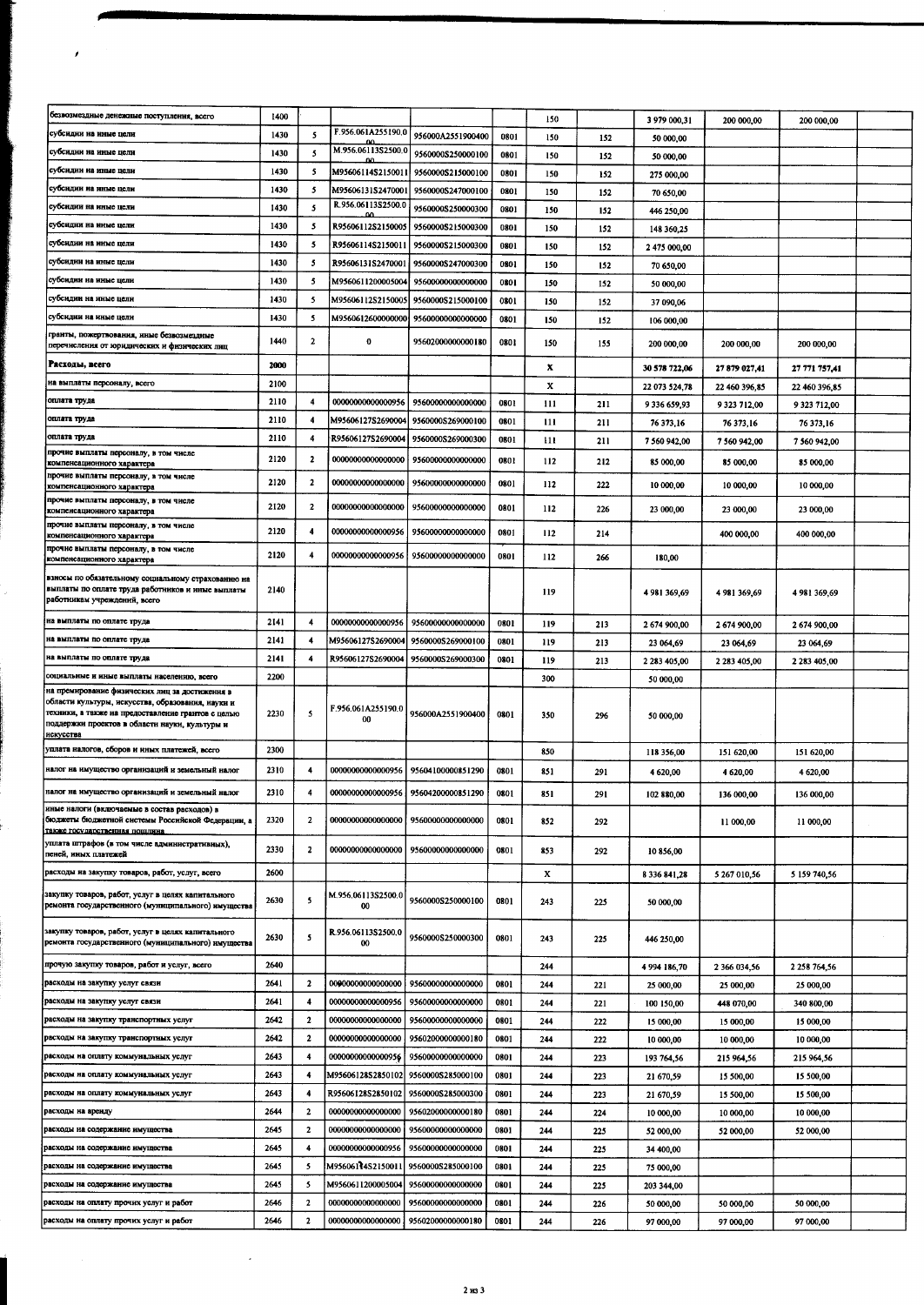| расходы на оплату прочих услуг и работ       | 2646 |                         | 00000000000000956                   | 95600000000000000                     | 0801 | 244 | 226 | 194 355,80   | 600 000,00   | 600 000,00   |  |
|----------------------------------------------|------|-------------------------|-------------------------------------|---------------------------------------|------|-----|-----|--------------|--------------|--------------|--|
| расходы на оплату прочих услуг и работ       | 2646 | 5.                      | M9560611200005002                   | 95600000000000000                     | 0801 | 244 | 226 | 12 709,90    |              |              |  |
| расходы на оплату прочих услуг и работ       | 2646 | 5                       |                                     | M9560611200005004 95600000000000000   | 0801 | 244 | 226 | 82 483,00    |              |              |  |
| расходы на оплату прочих услуг и работ       | 2646 | 5                       | M9560612600000000                   | 95600000000000000                     | 0801 | 244 | 226 | 105 000,00   |              |              |  |
| расходы на приобретение основных средств     | 2647 | $\mathbf{2}$            | 00000000000000000                   | 95600000000000000                     | 0801 | 244 | 310 | 90 000,00    | 90 000,00    | 90 000,00    |  |
| расходы на приобретение основных средств     | 2647 |                         |                                     | 00000000000000956 356000000000000000  | 0801 | 244 | 310 | 353 266,17   | 500 000,00   | 500 000,00   |  |
| расходы на приобретение основных средств     | 2647 | 5                       | M95606114S2150011 9560000S285000100 |                                       | 0801 | 244 | 310 | 50 000,00    |              |              |  |
| расходы на приобретение основных средств     | 2647 | 5                       | M95606131S2470001                   | 9560000S247000100                     | 0801 | 244 | 310 | 70 650,00    |              |              |  |
| расходы на приобретение основных средств     | 2647 | 5                       |                                     | R95606112S2150005 9560000S215000300   | 0801 | 244 | 310 | 148 360,25   |              |              |  |
| расходы на приобретение основных средств     | 2647 | 5                       | R95606114S2150011                   | 9560000S215000300                     | 0801 | 244 | 310 | 2 475 000,00 |              |              |  |
| расходы на приобретение основных средств     | 2647 | 5                       | R95606131S2470001                   | 9560000S247000300                     | 0801 | 244 | 310 | 70 650,00    |              |              |  |
| расходы на приобретение основных средств     | 2647 | 5                       | M95606112S2150005 9560000S215000100 |                                       | 0801 | 244 | 310 | 37 090,06    |              |              |  |
| расходы на приобретение материальных запасов | 2648 | $\mathbf{2}$            | 00000000000000000                   | 95600000000000000                     | 0801 | 244 | 343 | 20 000,00    | 20 000,00    | 20 000 00    |  |
| расходы на приобретение материальных запасов | 2648 | $\mathbf{z}$            | 0000000000000000                    | 95600000000000000                     | 0801 | 244 | 344 | 30 000,00    | 30 000,00    | 30 000,00    |  |
| расходы на приобретение материальных запасов | 2648 | $\mathbf{2}$            |                                     | 00000000000000000   95600000000000000 | 0801 | 244 | 346 | 60 000,00    | 60 000,00    | 60 000,00    |  |
| расходы на приобретение материальных запасов | 2648 | $\mathbf{2}$            | 00000000000000000                   | 95602000000000180                     | 0801 | 244 | 343 | 23 000,00    | 23 000,00    | 23 000,00    |  |
| расходы на приобретение материальных запасов | 2648 | $\overline{\mathbf{2}}$ | 00000000000000000                   | 95602000000000180                     | 0801 | 244 | 346 | 50 000,00    | 50 000,00    | 50 000,00    |  |
| расходы на приобретение материальных запасов | 2648 |                         | 00000000000000956                   | 95600000000000000                     | 0801 | 244 | 346 | 22 621,78    |              |              |  |
| расходы на приобретение материальных запасов | 2648 | 5                       | M95606114S2150011                   | 9560000S285000100                     | 0801 | 244 | 346 | 150 000,00   |              |              |  |
| расходы на приобретение материальных запасов | 2648 | 5                       | M9560612600000000                   | 95600000000000000                     | 0801 | 244 | 346 | 1 000,00     |              |              |  |
| прочую закупку товаров, работ и услуг        | 2649 | $\overline{a}$          | 00000000000000000                   | 95600000000000000                     | 0801 | 244 | 349 | 29 000,00    | 29 000,00    | 29 000,00    |  |
| прочую закупку товаров, работ и услуг        | 2649 | $\overline{\mathbf{2}}$ | 00000000000000000                   | 95602000000000180                     | 0801 | 244 | 349 | 10 000,00    | 10 000,00    | 10 000,00    |  |
| закупку энергетических ресурсов              | 2660 | 4                       | M95606128S2850101                   | 9560000\$285000100                    | 0801 | 247 | 223 | 853 921,37   | 870 292,80   | 870 292,80   |  |
| закупку энергетических ресурсов              | 2660 |                         | R95606128S2850101                   | 9560000S285000300                     | 0801 | 247 | 223 | 1992 483,21  | 2 030 683,20 | 2 030 683,20 |  |
| Выплаты, уменьшающие доход, всего            | 3000 |                         |                                     |                                       |      | 100 |     | $-144,00$    |              |              |  |
| налог на прибыль                             | 3010 | $\mathbf{z}$            | 00000000000000000                   | 95600000000000000                     | 0801 |     | 189 | $-144,00$    |              |              |  |
|                                              |      |                         |                                     |                                       |      |     |     |              |              |              |  |

 $\label{eq:2.1} \frac{1}{\sqrt{2}}\int_{\mathbb{R}^3}\frac{1}{\sqrt{2}}\left(\frac{1}{\sqrt{2}}\right)^2\frac{1}{\sqrt{2}}\left(\frac{1}{\sqrt{2}}\right)^2\frac{1}{\sqrt{2}}\left(\frac{1}{\sqrt{2}}\right)^2\frac{1}{\sqrt{2}}\left(\frac{1}{\sqrt{2}}\right)^2.$ 

 $\label{eq:2} \mathcal{A} = \mathcal{A} \mathcal{A} + \mathcal{A} \mathcal{A} + \mathcal{A} \mathcal{A}$ 

 $\mathcal{L}(\mathcal{L}^{\text{max}}_{\mathcal{L}}(\mathcal{L}^{\text{max}}_{\mathcal{L}}))$  , and  $\mathcal{L}^{\text{max}}_{\mathcal{L}^{\text{max}}_{\mathcal{L}}(\mathcal{L}^{\text{max}}_{\mathcal{L}})}$ 

 $\bar{\mathbf{r}}$ 

 $\sim$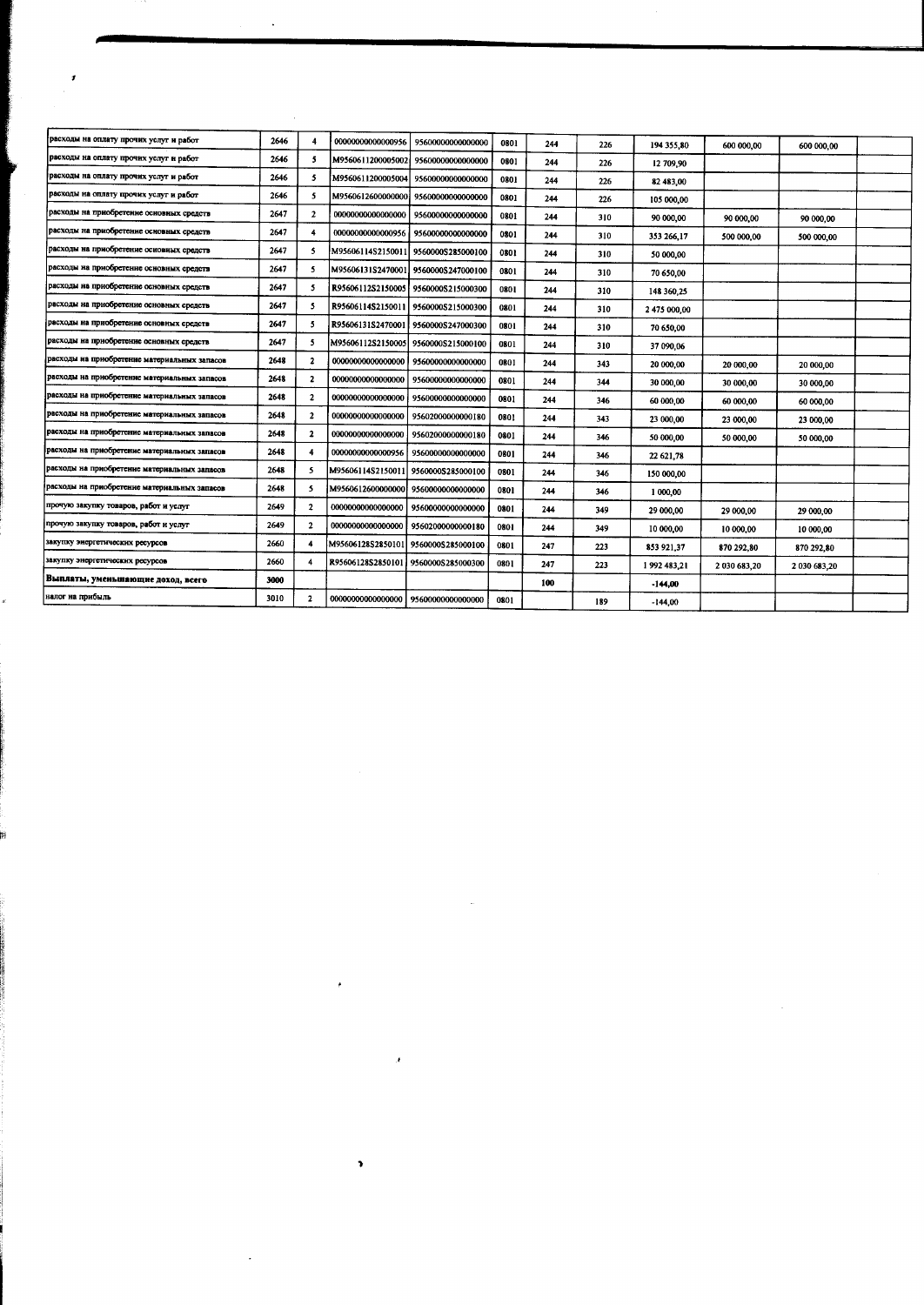Раздел 2. Сведения по выплатам на закупки товаров, работ, услуг

 $\boldsymbol{\beta}$ 

|         |                                                                                                                                                                            |                      |                       | Код по бюджетной            |                          | Сумма                           |                                 |                      |
|---------|----------------------------------------------------------------------------------------------------------------------------------------------------------------------------|----------------------|-----------------------|-----------------------------|--------------------------|---------------------------------|---------------------------------|----------------------|
| Ne n/n  | Наименование показателя                                                                                                                                                    | строки<br>Коды       | Год начала<br>закупки | классификации<br>Российской | на 2021 г.               | на 2022 г.                      | на 2023 г.                      | за пределами         |
|         |                                                                                                                                                                            |                      |                       | Федерации <10.1>"           | текущий финансовый<br>Бq | первый год планового<br>периода | второй год планового<br>периода | планового<br>периода |
|         | $\mathbf{\Omega}$                                                                                                                                                          | $\ddot{\phantom{1}}$ | 4                     | $\overline{41}$             | n                        | G                               | r                               | ∞                    |
| 26000   | Выплаты на закупку товаров, работ, услуг, всего                                                                                                                            | 26000                | ×                     |                             | 8336841,28               | 5267010,56                      | 5159740,56                      |                      |
| 26400   | соответствующем финансовом году с учетом требований Федерального<br>по контрактам (договорам), планируемым к заключению в<br>закона N 44-ФЗ и Федерального закона N 223-ФЗ | 26400                | ×                     |                             | 8336841,28               | 5 267 010,56                    | 5 159 740,56                    |                      |
| 26410   | за счет субоидий, предоставляемых на финансовое обеспечение<br>выполнения государственного (муниципального) задания<br>в том числе:                                        | 26410                | ×                     |                             | 3788304,07               | 4696010,56                      | 4588740,56                      |                      |
| 26411   | в соответствии с Федеральным законом N 44-ФЗ<br>в том числе:                                                                                                               | 26411                | ×                     |                             | 3788304,07               | 4696010,56                      | 4588740,56                      |                      |
| 26420   | за счет субсидий, предоставляемых в соответствии с абзацем вторым<br>пункта 1 статьи 78.1 Бюджетного кодекса Российской Федерации                                          | 26420                | ×                     |                             | 3977537,21               |                                 |                                 |                      |
| 26421   | в соответствии с Федеральным законом N 44-ФЗ<br>в том числе:                                                                                                               | 26421                | ×                     |                             | 3977537,21               |                                 |                                 |                      |
| 26421.1 | из них <10.1>                                                                                                                                                              | 26421.1              | ×                     | 0611200005                  | 298 536,90               |                                 |                                 |                      |
| 26421.1 | $_{\rm H3 HMX}$ <10.1>:                                                                                                                                                    | 26421.1              | ×                     | 06112S2150                  | 185450,31                |                                 |                                 |                      |
| 26421.1 | из них <10.1>:                                                                                                                                                             | 26421.1              | ×                     | 06113S2500                  | 496 250,00               |                                 |                                 |                      |
|         | 26421.1   из них <10.1>:                                                                                                                                                   | 26421.1              | ×                     | 06114S2150                  | 2475000.00               |                                 |                                 |                      |
| 26421.1 | $_{H3 HHK}$ <10.1>                                                                                                                                                         | 26421.1              | $\Join$               | 0612600000                  | 106 000,00               |                                 |                                 |                      |
| 26450   | за счет прочих источников финансового обеспечения                                                                                                                          | 26450                | ×                     |                             | 571 000,00               | 571 000,00                      | 571 000,00                      |                      |
| 26451   | в соответствии с Федеральным законом N 44-ФЗ<br>в том числе:                                                                                                               | 26451                | ×                     |                             | 571 000,00               | 571 000,00                      | 571 000,00                      |                      |
| 26451.1 | $_{\rm H3 HHX}$ <10.1>                                                                                                                                                     | 26451.1              | ×                     |                             | 200 000,00               | 200 000,00                      | 200 000,00                      |                      |
| 26451.2 | в том числе:за счет средств от предпринимательской деятельности и иной<br>приносящей доход деятельности                                                                    | 26451.2              | ×                     |                             | 371 000,00               | 371 000,00                      | 371 000,00                      |                      |
|         | Итого по контрактам, планируемым к заключению в соответствующем<br>финансовом году в соответствии с Федеральным законом N 44-ФЗ, по                                        |                      |                       |                             | 8336841,28               | 5 267 010,56                    | 5 159 740,56                    |                      |
| 26500   | соответствующему году закупки                                                                                                                                              | 26500                |                       |                             |                          |                                 |                                 |                      |
| 26510   | в том числе по году начала закупки:                                                                                                                                        | 26510                | 2021                  |                             | 8336841,28               |                                 |                                 |                      |
| 26510   | в том числе по году начала закупки:                                                                                                                                        | 26510                | 2022                  |                             |                          | 5267010,56                      |                                 |                      |